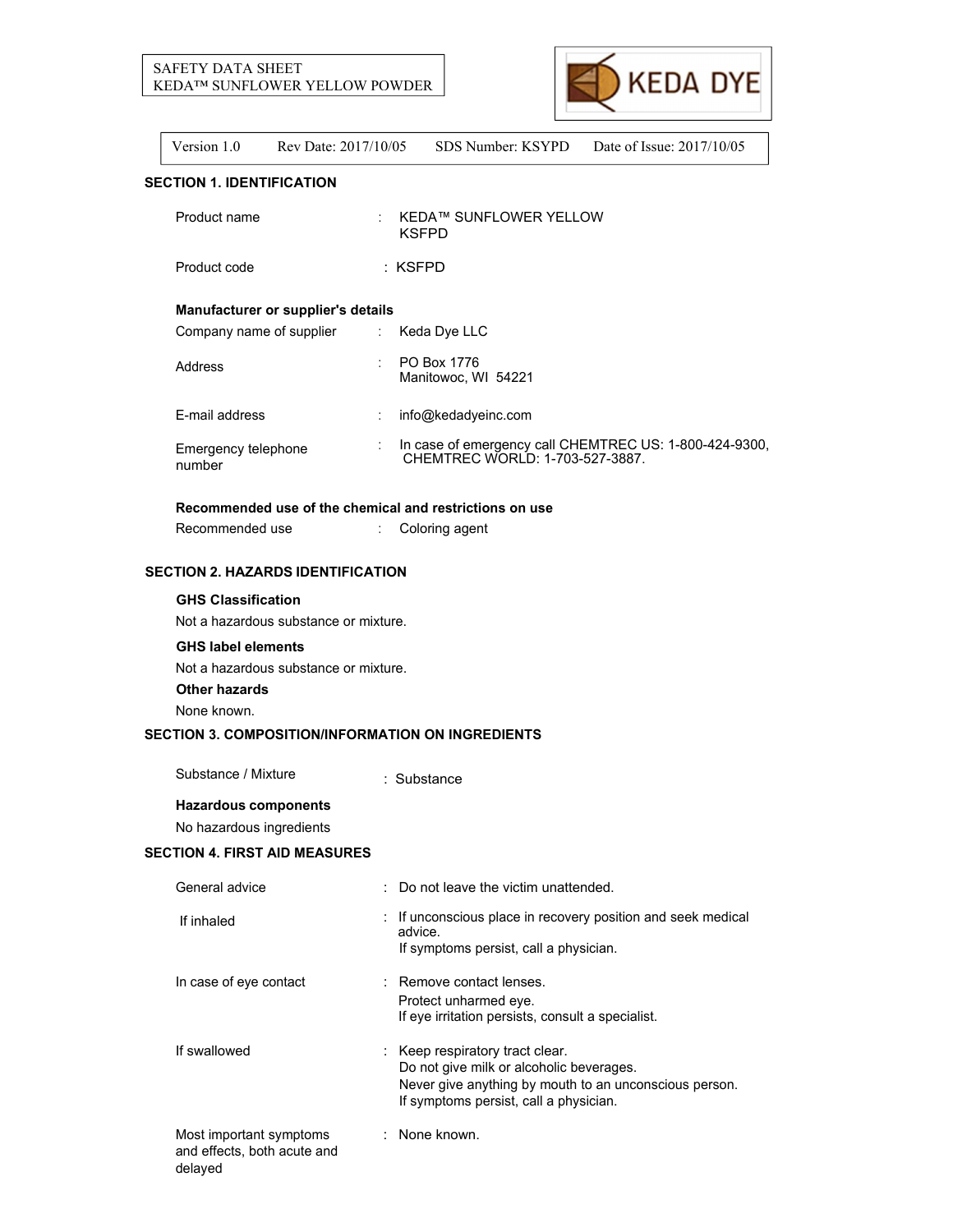

| Version 1.0                                                                                                                | Rev Date: 2017/10/05 | SDS Number: KSYPD<br>Date of Issue: 2017/10/05                                                                                                       |
|----------------------------------------------------------------------------------------------------------------------------|----------------------|------------------------------------------------------------------------------------------------------------------------------------------------------|
| <b>SECTION 5. FIREFIGHTING MEASURES</b>                                                                                    |                      |                                                                                                                                                      |
| Further information                                                                                                        |                      | Standard procedure for chemical fires.<br>Use extinguishing measures that are appropriate to local<br>circumstances and the surrounding environment. |
| Special protective equipment<br>for firefighters                                                                           |                      | : Wear self-contained breathing apparatus for firefighting if<br>necessary.                                                                          |
| <b>SECTION 6. ACCIDENTAL RELEASE MEASURES</b><br>Personal precautions,<br>protective equipment and<br>emergency procedures |                      | : Avoid dust formation.                                                                                                                              |
| Methods and materials for<br>containment and cleaning up                                                                   |                      | Pick up and arrange disposal without creating dust.<br>Sweep up and shovel.<br>Keep in suitable, closed containers for disposal.                     |
| <b>SECTION 7. HANDLING AND STORAGE</b>                                                                                     |                      |                                                                                                                                                      |
| Advice on protection against<br>fire and explosion                                                                         |                      | Provide appropriate exhaust ventilation at places where dust<br>is formed.                                                                           |
| Advice on safe handling                                                                                                    |                      | For personal protection see section 8.<br>Smoking, eating and drinking should be prohibited in the<br>application area.                              |
| Conditions for safe storage                                                                                                |                      | : Electrical installations / working materials must comply with<br>the technological safety standards.                                               |
| Materials to avoid                                                                                                         |                      | No materials to be especially mentioned.                                                                                                             |

# **SECTION 8. EXPOSURE CONTROLS/PERSONAL PROTECTION**

## **Components with workplace control parameters**

Contains no substances with occupational exposure limit values.

# **Personal protective equipment**

| Respiratory protection   | : No personal respiratory protective equipment normally<br>required. |
|--------------------------|----------------------------------------------------------------------|
| Eye protection           | : Safety glasses                                                     |
| Skin and body protection | : Protective suit                                                    |
| Hygiene measures         | : General industrial hygiene practice.                               |

## **SECTION 9. PHYSICAL AND CHEMICAL PROPERTIES**

| Appearance | : powder   |
|------------|------------|
| Color      | $:$ orange |

# **SECTION 10. STABILITY AND REACTIVITY**

| Reactivity         | : No decomposition if stored and applied as directed. |  |
|--------------------|-------------------------------------------------------|--|
| Chemical stability | : No decomposition if stored and applied as directed. |  |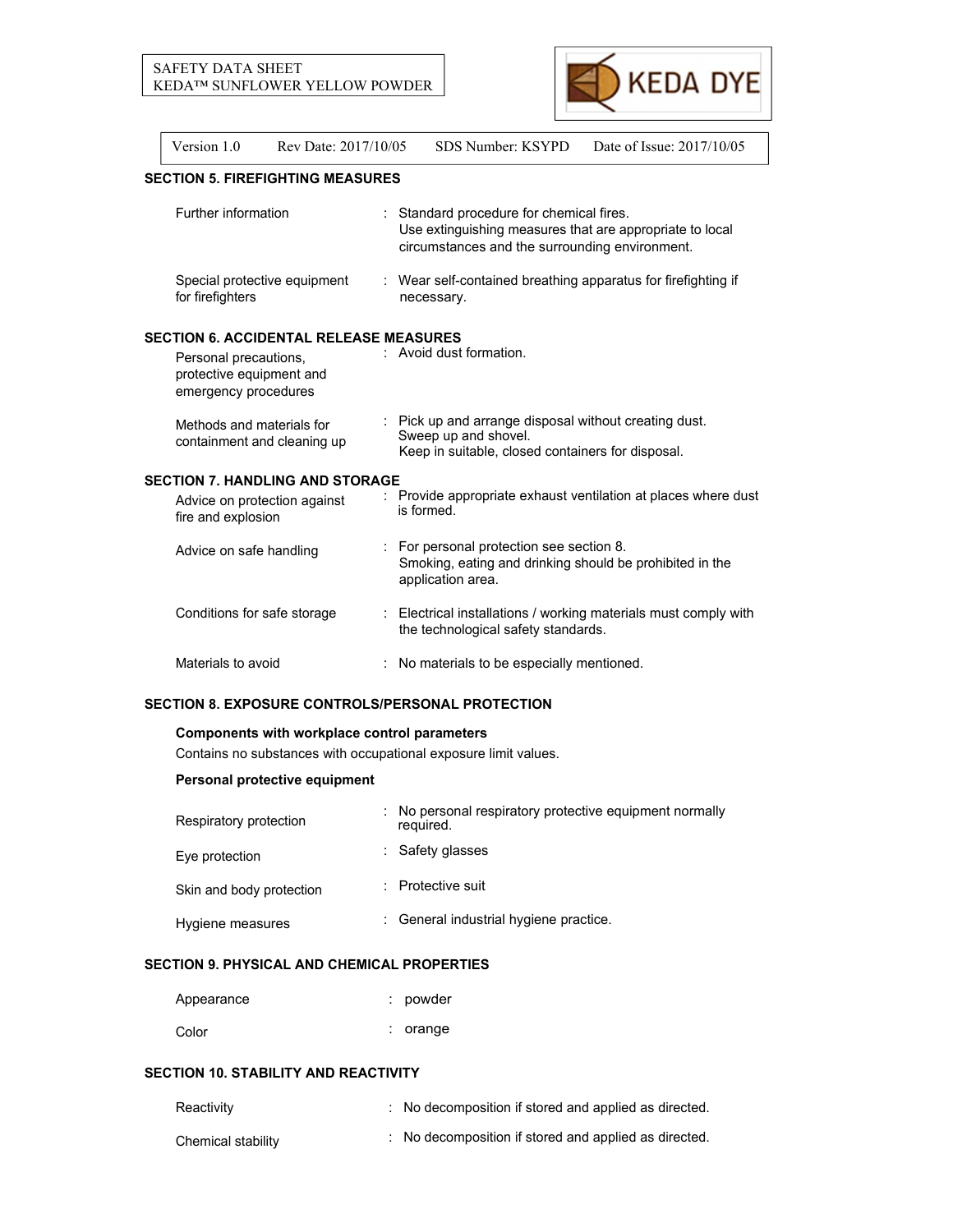## SAFETY DATA SHEET KEDA™ SUNFLOWER YELLOW POWDER



| Version 1.0                           | Rev Date: 2017/10/05 | SDS Number: KSYPD                                                                                                                  | Date of Issue: 2017/10/05 |  |
|---------------------------------------|----------------------|------------------------------------------------------------------------------------------------------------------------------------|---------------------------|--|
| Possibility of hazardous<br>reactions |                      | : Stable under recommended storage conditions.<br>No hazards to be specially mentioned.<br>Dust may form explosive mixture in air. |                           |  |
| Conditions to avoid                   |                      | $:$ no data available                                                                                                              |                           |  |

## **SECTION 11. TOXICOLOGICAL INFORMATION**

### **Acute toxicity**

Not classified based on available information.

### **Skin corrosion/irritation**

Not classified based on available information.

### **Serious eye damage/eye irritation**

Not classified based on available information.

## **Respiratory or skin sensitization**

Skin sensitisation: Not classified based on available information. Respiratory sensitisation: Not classified based on available information.

### **Germ cell mutagenicity**

Not classified based on available information.

## **Carcinogenicity**

Not classified based on available information.

| <b>IARC</b> | No component of this product present at levels greater than or<br>equal to 0.1% is identified as probable, possible or confirmed<br>human carcinogen by IARC. |
|-------------|---------------------------------------------------------------------------------------------------------------------------------------------------------------|
| <b>OSHA</b> | No component of this product present at levels greater than or<br>equal to 0.1% is identified as a carcinogen or potential<br>carcinogen by OSHA.             |
| <b>NTP</b>  | No component of this product present at levels greater than or<br>equal to 0.1% is identified as a known or anticipated carcinogen<br>by NTP.                 |

## **Reproductive toxicity**

Not classified based on available information.

### **STOT - single exposure**

Not classified based on available information.

## **STOT - repeated exposure**

Not classified based on available information.

## **Aspiration toxicity**

Not classified based on available information.

### **Further information**

**Product:**

Remarks: no data available

## **SECTION 12. ECOLOGICAL INFORMATION**

**Ecotoxicity** No data available

# **Persistence and degradability**

No data available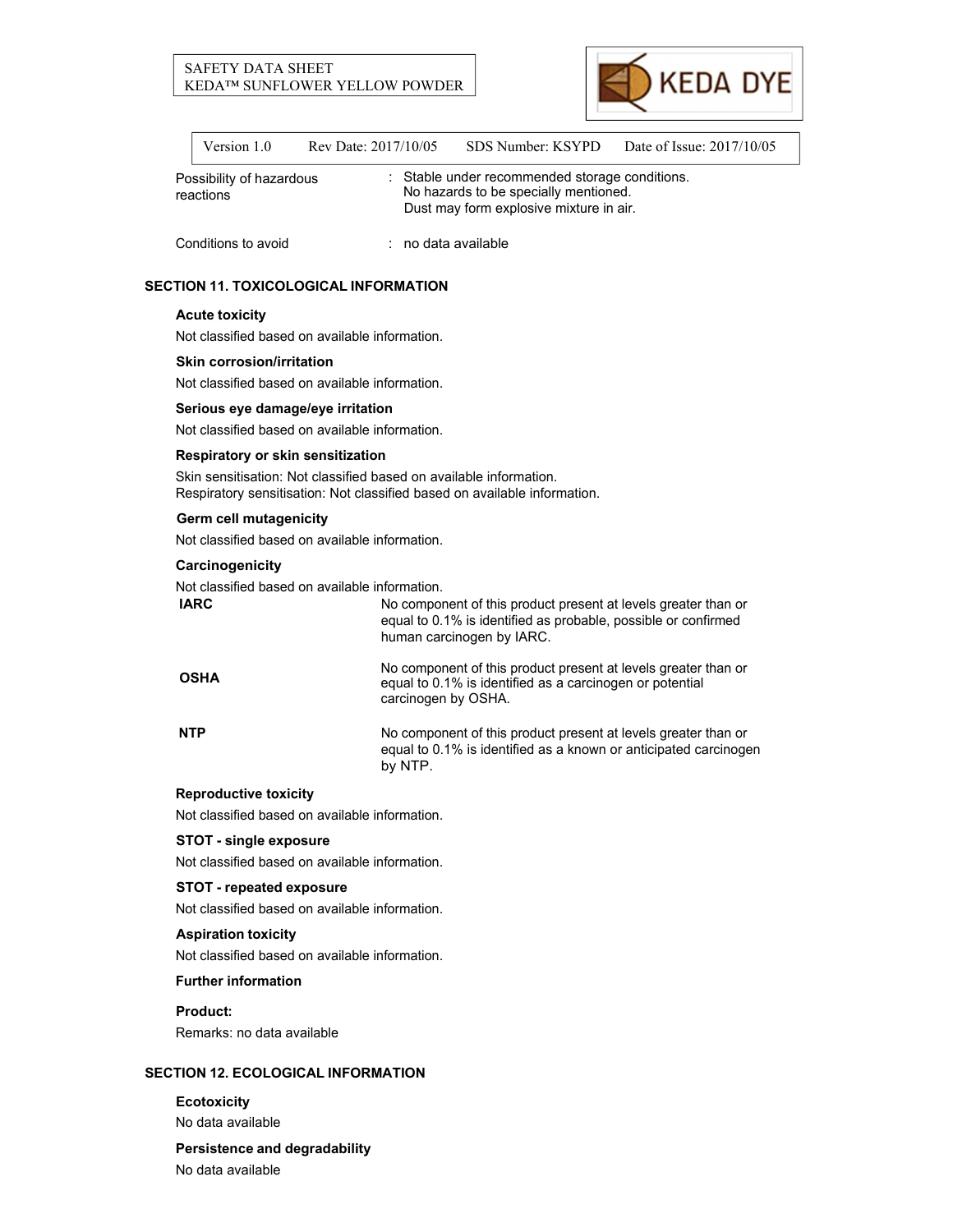## SAFETY DATA SHEET KEDA™ SUNFLOWER YELLOW POWDER



Version 1.0 Rev Date: 2017/10/05 SDS Number: KSYPD Date of Issue: 2017/10/05

## **Bioaccumulative potential**

No data available **Mobility in soil**

No data available

#### **Other adverse effects**

### **Product:**

| Ozone-Depletion Potential            | : Regulation: 40 CFR Protection of Environment; Part 82<br>Protection of Stratospheric Ozone - CAA Section 602 Class I<br>Substances<br>Remarks: This product neither contains, nor was<br>manufactured with a Class I or Class II ODS as defined by the<br>U.S. Clean Air Act Section 602 (40 CFR 82, Subpt. A, App.A +<br>B). |
|--------------------------------------|---------------------------------------------------------------------------------------------------------------------------------------------------------------------------------------------------------------------------------------------------------------------------------------------------------------------------------|
| Additional ecological<br>information | : no data available                                                                                                                                                                                                                                                                                                             |

## **SECTION 13. DISPOSAL CONSIDERATIONS**

#### **Disposal methods**

Contaminated packaging : Empty containers should be taken to an approved waste handling site for recycling or disposal.

# **SECTION 14. TRANSPORT INFORMATION**

### **International Regulations**

#### **UNRTDG**

Not regulated as a dangerous good

#### **IATA-DGR**

Not regulated as a dangerous good

#### **IMDG-Code**

Not regulated as a dangerous good

**Transport in bulk according to Annex II of MARPOL 73/78 and the IBC Code** Not applicable for product as supplied.

#### **National Regulations**

**49 CFR** Not regulated as a dangerous good

## **SECTION 15. REGULATORY INFORMATION**

### **EPCRA - Emergency Planning and Community Right-to-Know Act**

#### **CERCLA Reportable Quantity**

This material does not contain any components with a CERCLA RQ.

## **SARA 304 Extremely Hazardous Substances Reportable Quantity**

This material does not contain any components with a section 304 EHS RQ.

### **SARA 311/312 Hazards** : No SARA Hazards

**SARA 302** : This material does not contain any components with a section 302 EHS TPQ.